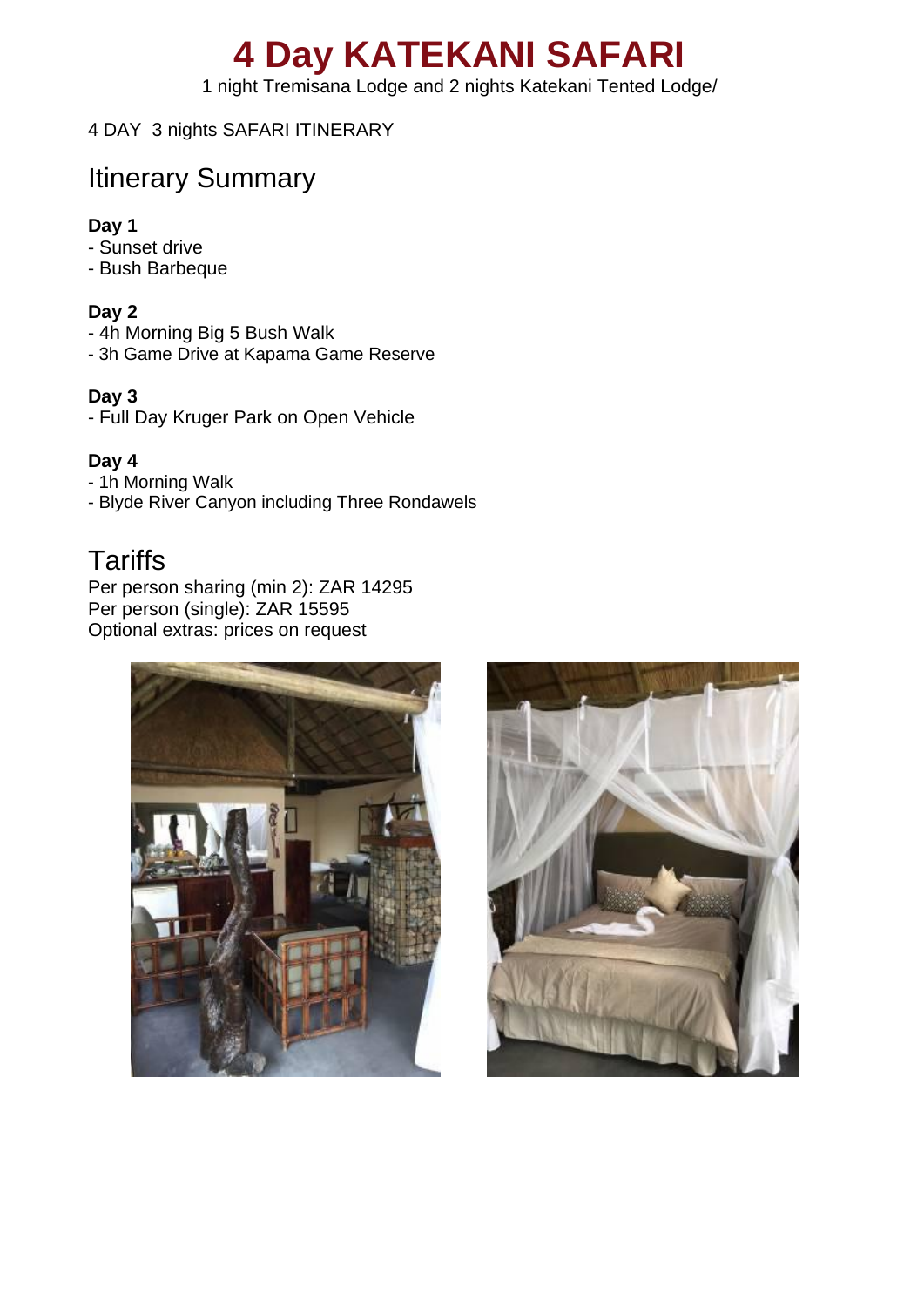# Tour Details:

**DAY ONE**: Pickup from your home, hotel or O R Tambo airport and travel in an airconditioned Quantum to Tremisana Game Lodge. At 17h00 board the open Landcruiser for a 4h SUNSET DRIVE. Dinner will be an unforgettable BUSH BARBEQUE at our incomparable MARULA BOMA, deep in the African bush. Overnight at Tremisana Lodge.

**DAY TWO**: **Early morning coffee and rusks before we drive to the Olifants River for an amazing 4 h BUSH WALK with armed and experienced rangers. You will learn about the smaller denizens of the bush and will learn about tracking and spoor identification. Adrenalin surges will be acute as signs of the presence of the Big Five is everywhere. Return to Tremisana for brunch.**

**You will then be transferred to the brand-new Katekani Tented Lodge. Lunch will be served in the Lapa and after a rest or swim in your private splash pool, we go to MOTLALA RESERVE for a 3h Big Five Game Drive. Dinner and overnight at Katekani.**



**DAY THREE**: After breakfast, you drive on an open Game Viewer to the ORPEN gate of Kruger Park. You will have a full day of game viewing and bird watching in this worldrenowned game reserve. Return to Katekani for dinner and overnight.



**DAY FOUR**: You go on a short morning walk with an armed ranger. After breakfast, we travel to the Blyde River Canyon with a stop at the Three Rondawels. Return to Johannesburg and surrounds at around 17h00. Airport dropoff by arrangement.